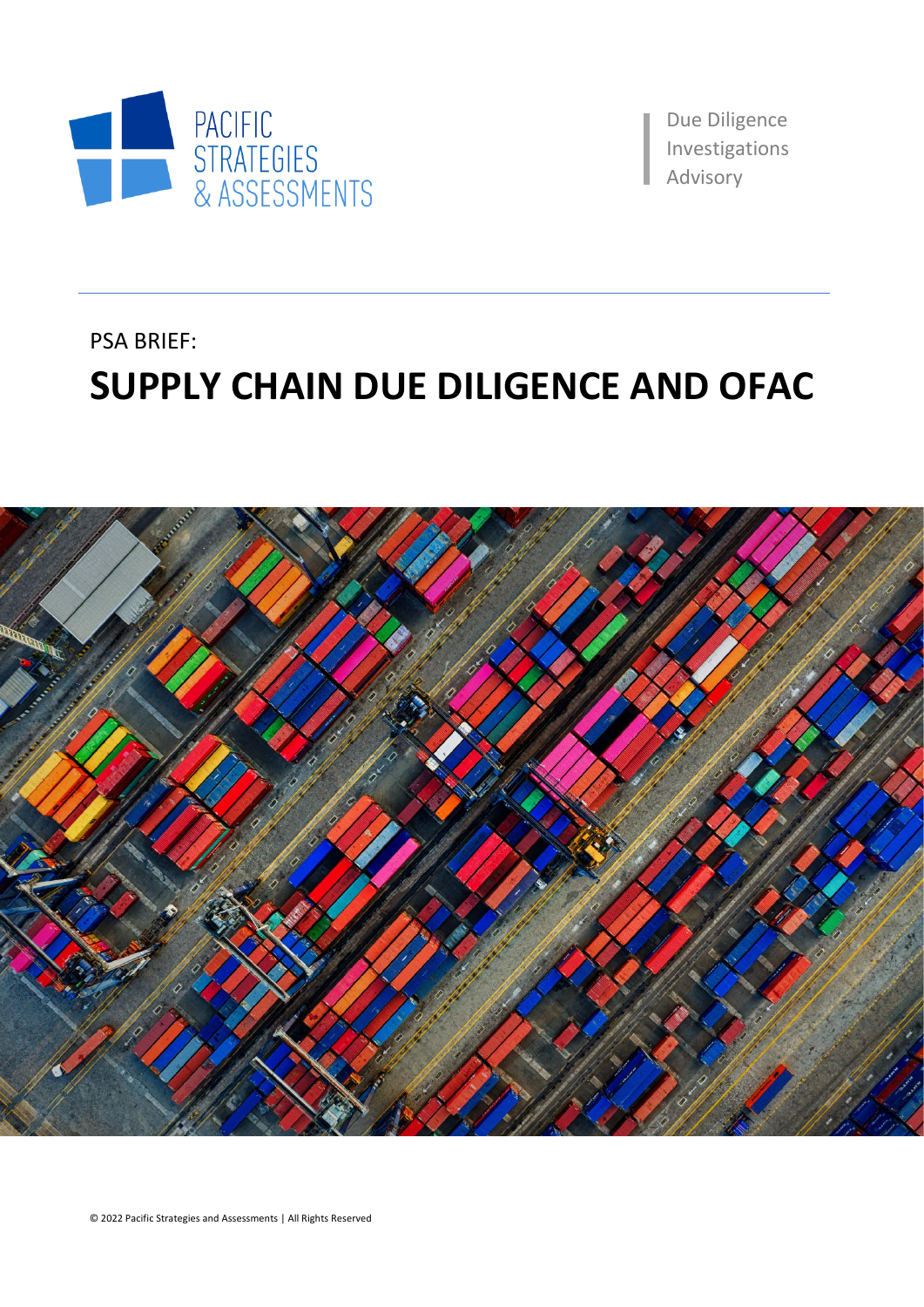### **Supply Chain Due Diligence and OFAC**

On January 31, 2019, e.l.f. Cosmetics, Inc. ("ELF"), a US cosmetics company, agreed to a USD 996,080 settlement with the US Treasury Department's Office of Foreign Asset Control ("OFAC") for 156 apparent violations of OFAC's North Korea Sanctions Regulations ("NKSR"), which ELF voluntarily self-disclosed to OFAC. Between April 2012 and January 2017, ELF reportedly received 156 shipments of false eyelash kits from two Chinese suppliers, the total value of which was USD 4,427,019, and contained materials sourced from North Korean companies.

OFAC reported that at the time of the violations, ELF's OFAC compliance program was either inadequate or did not exist. ELF's supply chain review efforts focused on assessing quality assurance issues related to the production process, raw materials, and end-products. As a result, ELF did not discover until January 2017 that nearly 80% of the false eyelashes procured from the two Chinese suppliers were sourced from North Korea.

#### **Penalty Explanation**

The range of civil monetary penalties for ELF's apparent NKSR violations was between USD 2,213,510 and USD 40,833,633, however OFAC ultimately imposed a reduced penalty. In determining the relevant penalty, OFAC identified several aggravating factors for ELF's OFAC's compliance violations, including the company's size and sophistication (ELF's 2016 reported revenue was over USD 229 million) as well as its experience conducting overseas business in a region susceptible to NKSR violations, among other factors. However, it also pointed to several mitigating factors, including that the company appeared to have no knowledge the sourced goods violated NKSR, that the shipments did not

constitute a significant portion of ELF's business, and that the company immediately disclosed the apparent violations upon discovery.

OFAC also noted that ELF had terminated the conduct that led to the NKSR violations and implemented a compliance program to mitigate similar future risks, including supply chain audits, requiring suppliers to sign compliance certificates pledging to adhere to US sanctions and export controls, conducting advanced supplier audits of financial information related to production materials and suppliers, and engaging outside counsel to conduct compliance trainings for ELF employees in the US and China.

## **OFAC**

OFAC, an agency within the US Treasury Department, administers and enforces US imposed economic and trade sanctions which are primarily against countries and groups of individuals, including terrorists and narcotics traffickers. If an entity is found to have violated US sanctions, OFAC is able to levy large penalties, including imposing fines, freezing assets, and banning entities from operating within the US. OFAC publishes a list of entities that US citizens are prohibited from doing business with; the Specially Designated Nationals (SDN) list – which includes companies, organizations, individuals, and vessels.

For NKSR specifically, OFAC's requirements were underlined in "Risks for Businesses with Supply Chain Links to North Korea," a July 2018 advisory issued by OFAC and other federal agencies stipulating that companies are expected to mitigate all potential NKSR violations, both direct and indirect, in their supply chain due diligence.

*PSA Note: As is standard practice, OFAC did not disclose how it weighed these factors in determining the final settlement amount.*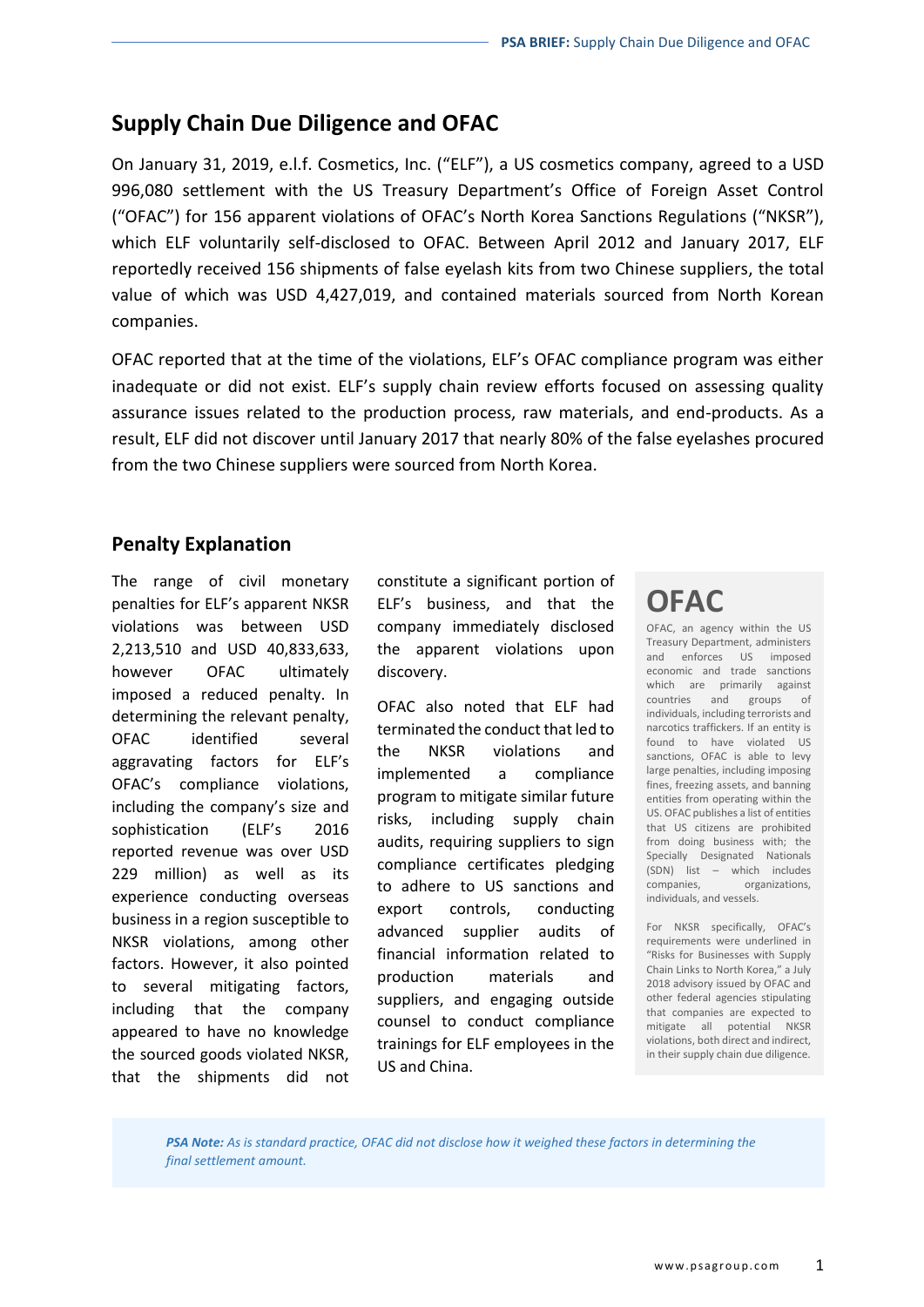### **Significance of This Case**

This case is significant in that it provides insight into OFAC's current priorities. While OFAC has tended to focus its investigations on US banks and institutions, this case signals the increasing importance for companies to be OFAC-compliant, even when the violations in question constitute a small fraction of a company's overall revenues.

This case also shows the need for companies to have a thorough due diligence program, particularly for dealing with international suppliers operating in regions with high risk of OFAC violations. This means not only investigating every node in its international supply chains, but also each supplier's own affiliates and business partners, to avoid indirectly violating sanctions and export controls. In ELF's case, OFAC highlights that a more robust program might have prevented these apparent violations altogether.

Finally, the case demonstrates that supply chain due diligence needs to be comprehensive in scope. By focusing mainly on quality issues, ELF's supply chain review processes failed to identify repeated sanctions violations over the course of several years, exposing them to significant, preventable risk. ELF's experience highlights the need for companies to develop comprehensive risk profiles of their international supply chains, and to carry out recurring supply chain audits to ensure compliance.